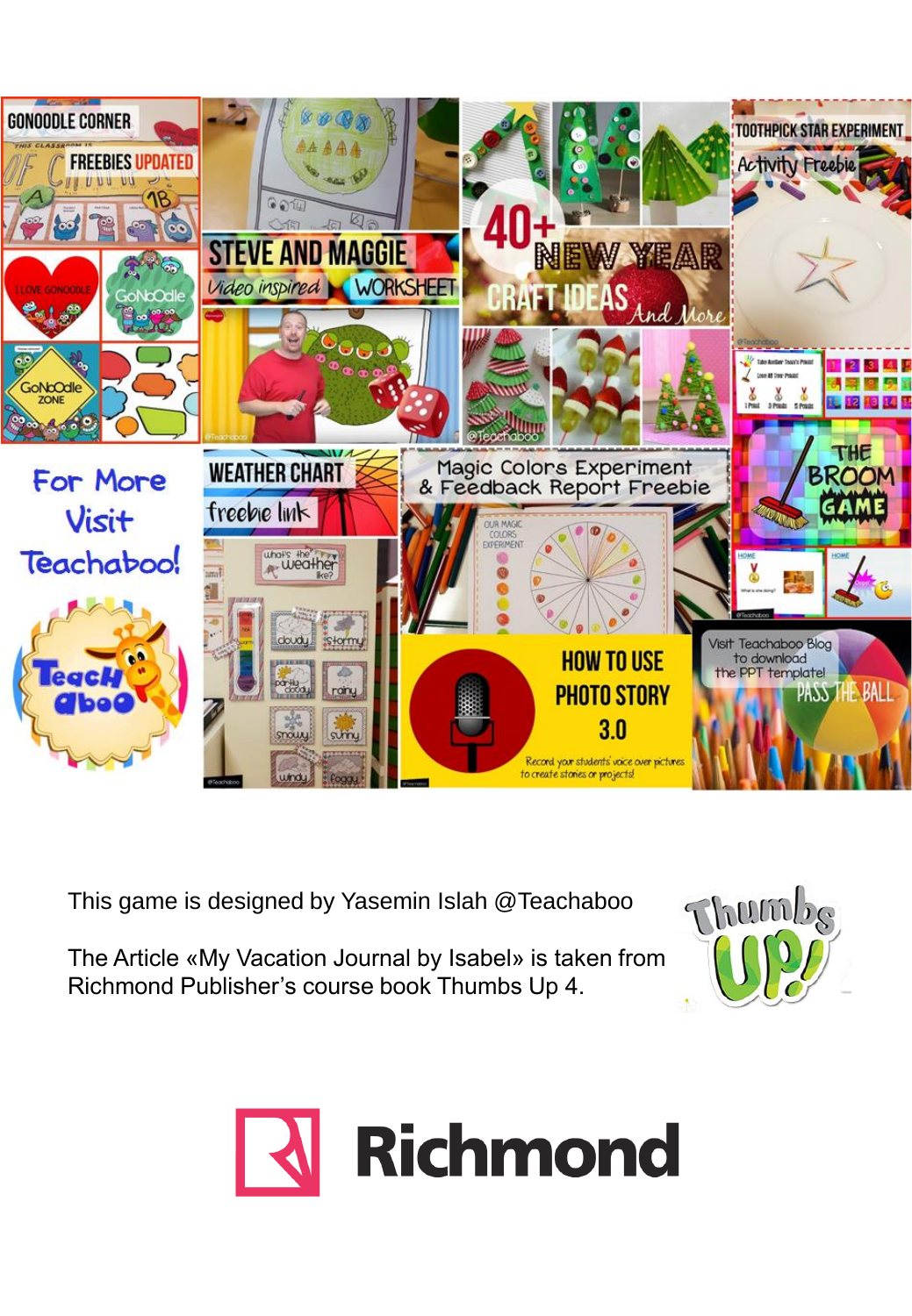

@Teachaboo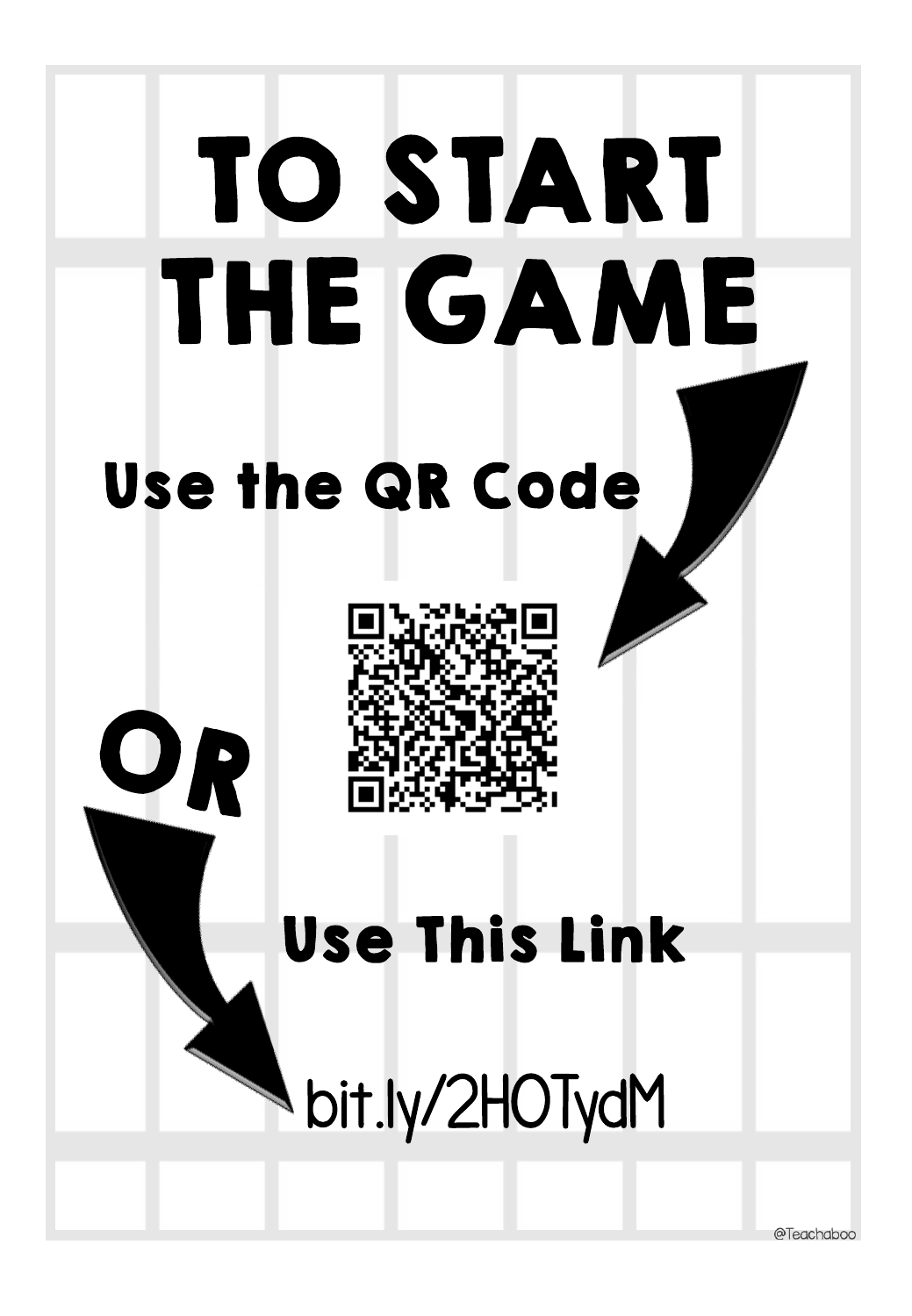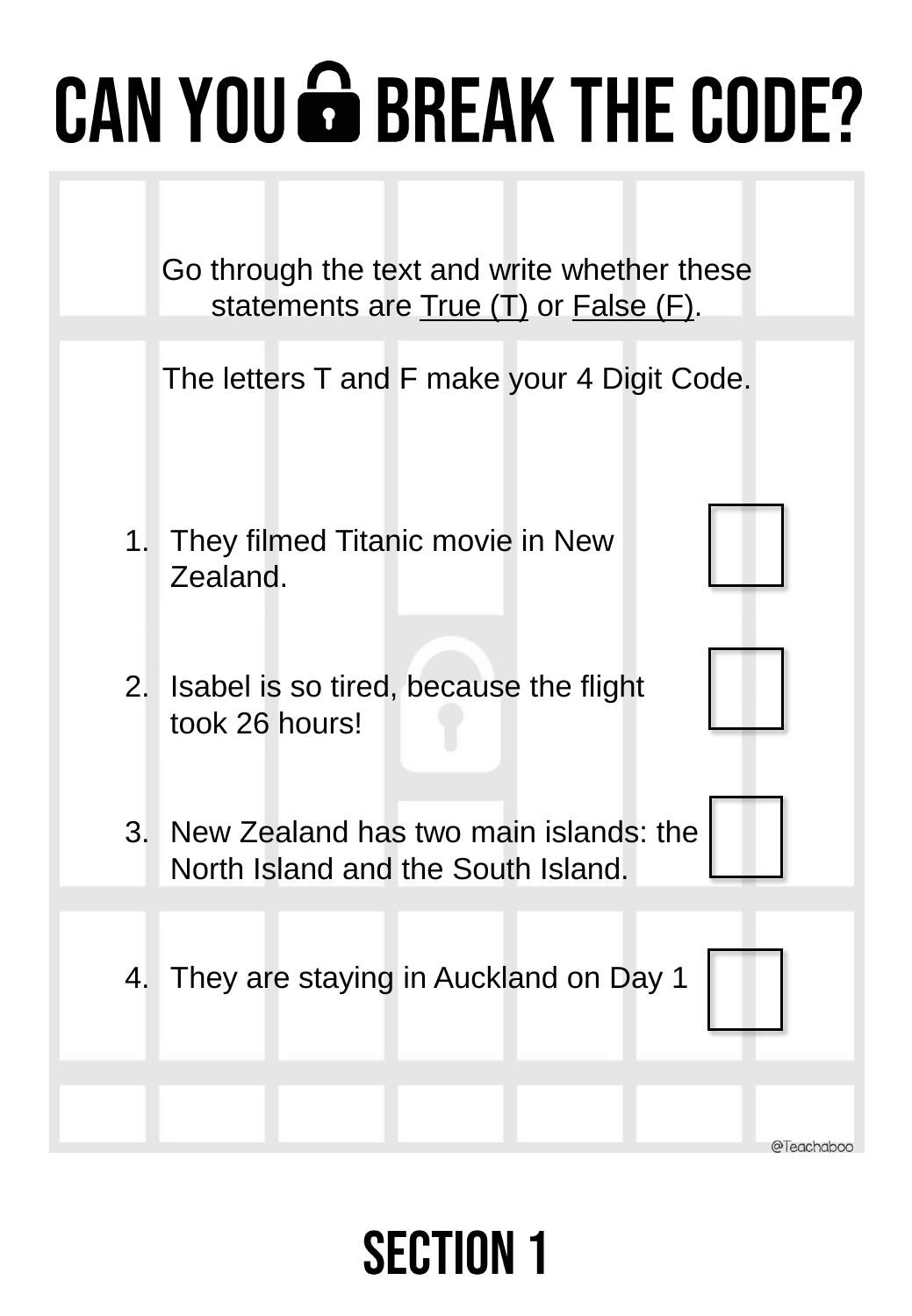Answer the questions.

The letters A B C (of your answers) make your 3 Digit Code.

- 1. Which one is the largest city in New Zealand?
	- A. Queenstown
	- B. Auckland
	- C. Wellington
- 2. What can you see in Auckland?
	- A. Mountains and dolphins.
	- B. Ships, dolphins and whales.
	- C. Big ships and yachts.
- 3. What did they do on the harbor on Day 3?
	- A. They saw dolphins and a whale.
	- B. They took some photos.
	- C. They saw a big ship and some yachts.

**SECTION 2** 

a Teachaboo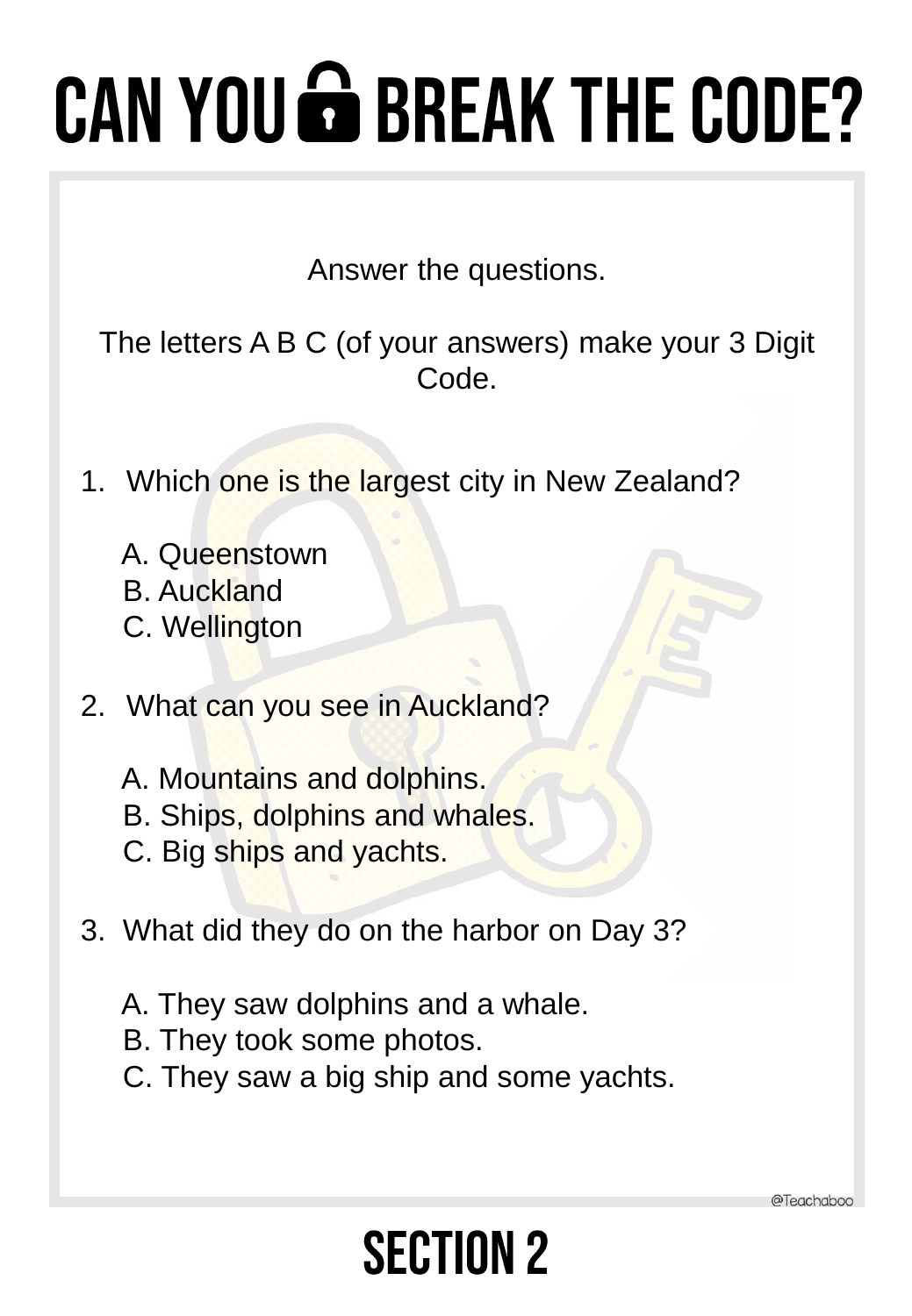Fill in the blanks.

The words are your Code.

- 1. The Maoris arrived \_\_\_\_\_\_\_\_\_\_\_\_ years ago in New Zealand.
- 2. Maoris call New Zealand

\_\_\_\_\_\_\_\_\_\_\_\_\_\_\_\_\_\_\_\_\_\_\_.

3. The longest place name has 85 letters; but it's

usually called \_\_\_\_\_\_\_\_\_\_\_\_\_\_\_\_\_\_.

@Teachaboo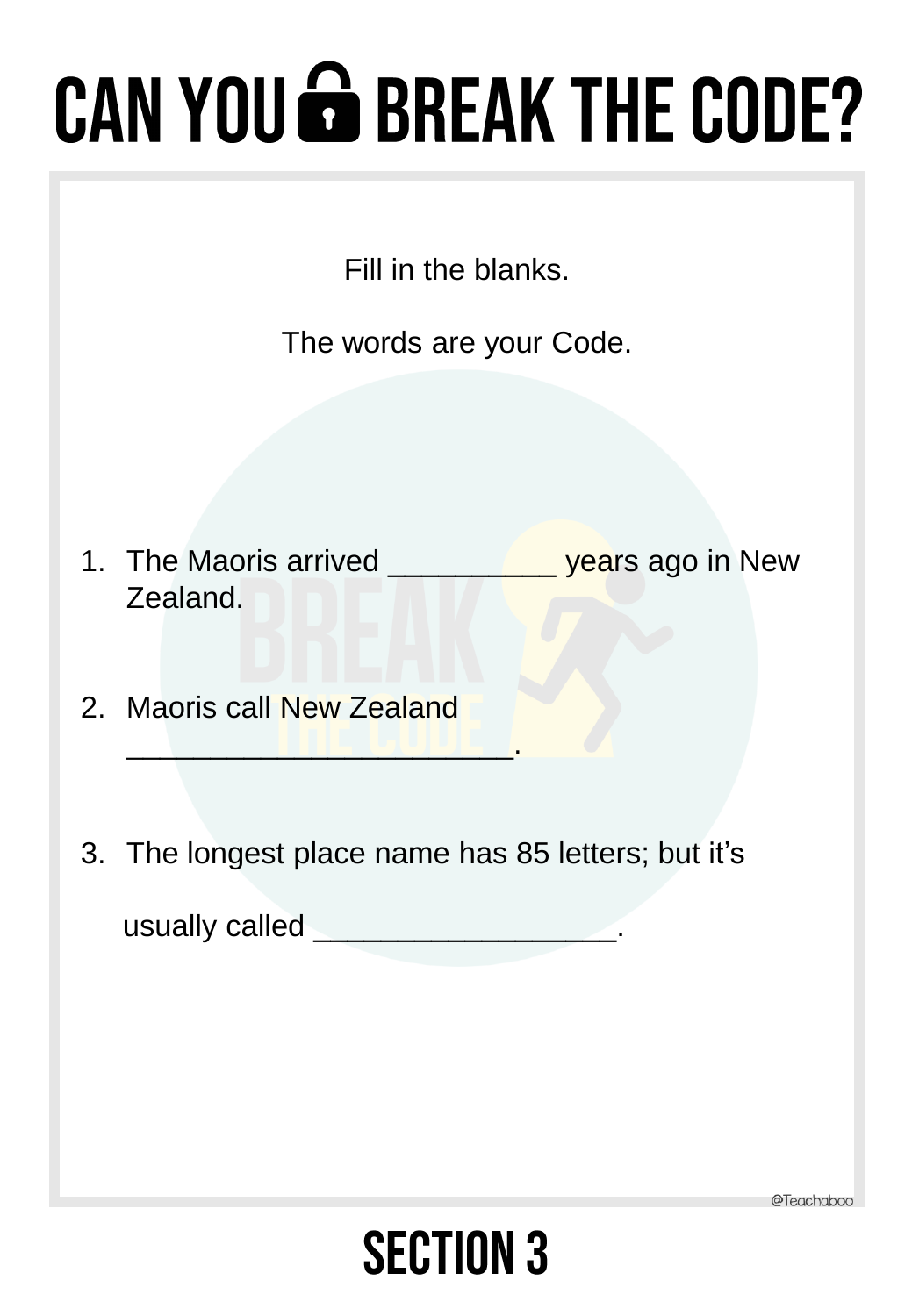''Day 6

Today we went to the nature reserve and saw some kiwis.'

Write 4 sentences about Kiwis.

Show the sentences to your teacher. Your teacher will give you your 8 Digit code.

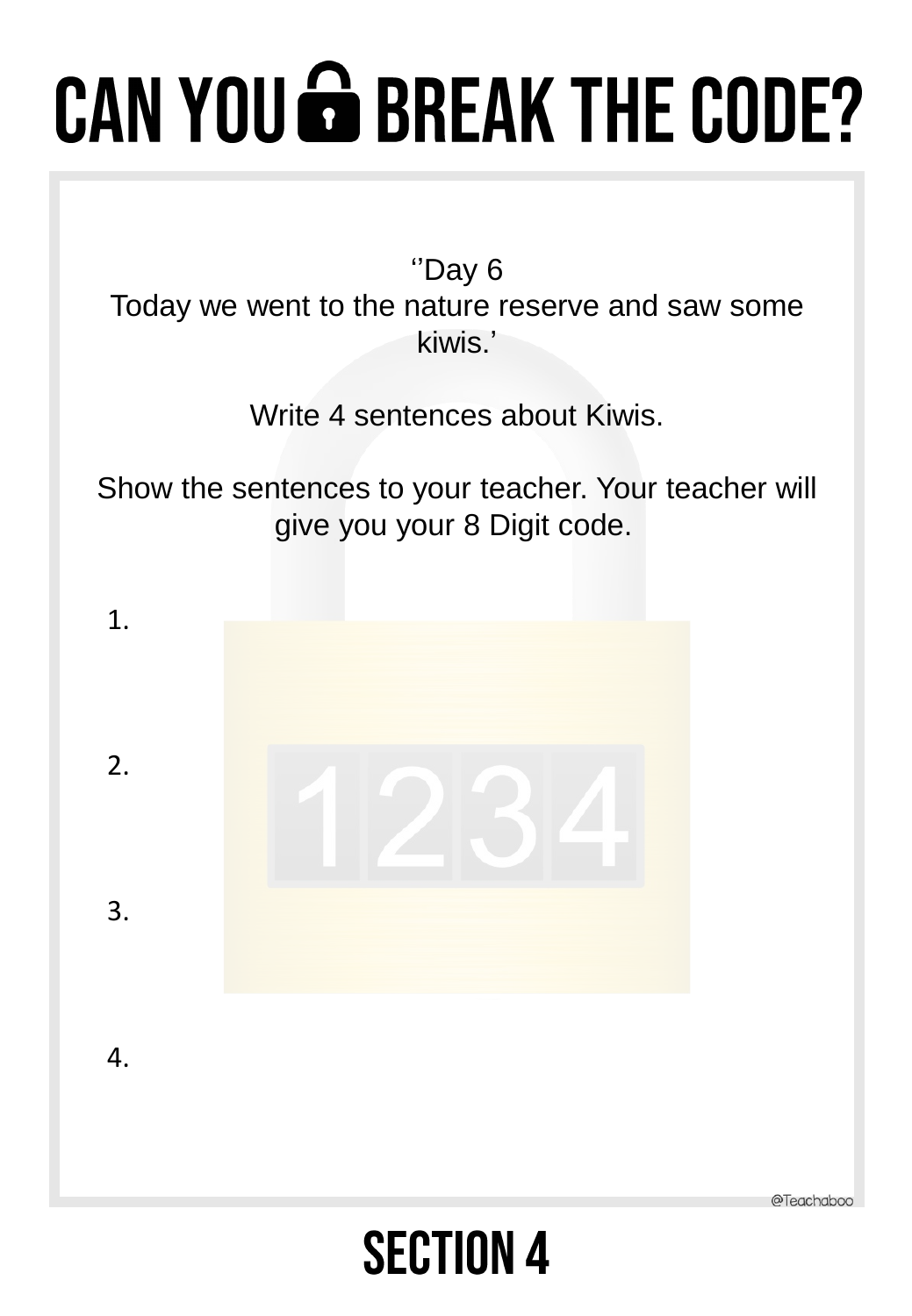Go through the text and write the words.

These words are your Code.

**\_ \_ \_ \_ \_ \_ \_ \_ \_ \_ \_ \_ \_ \_** 

1. The island where Isabel is staying on Day 1:

2. The distance from New Zealand to Australia:

3. The number of letters in the world's longest place name:

**\_ \_**

**\_ \_ \_ \_**

@Teachahoo

**\_ \_ \_ \_ \_ \_**

4. New Zealand became independed in (year):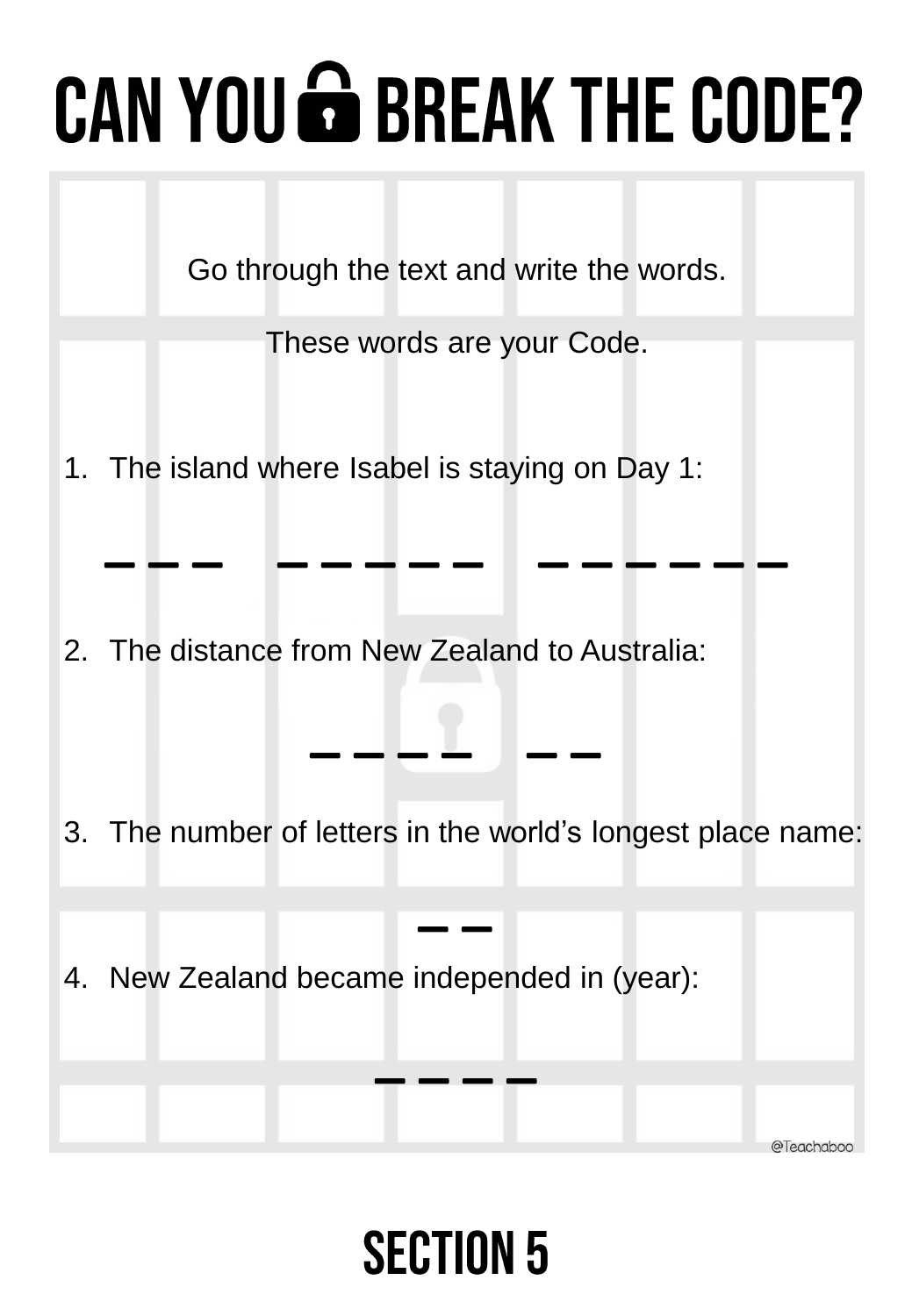| Go through the text and find the words.<br>These words are your Code.                                          |
|----------------------------------------------------------------------------------------------------------------|
| is 3.750 meters high.                                                                                          |
| 2. Mount Cook is the <b>Cook is the Cook is the Cook is the Cook</b> is the <b>mountain</b> in New<br>Zealand. |
| 3. We went on a fantastic walk and saw                                                                         |
| butterflies and lizards.                                                                                       |
| 4. We stayed on a farm near ___________<br>Tekapo.<br>@Teachaboo                                               |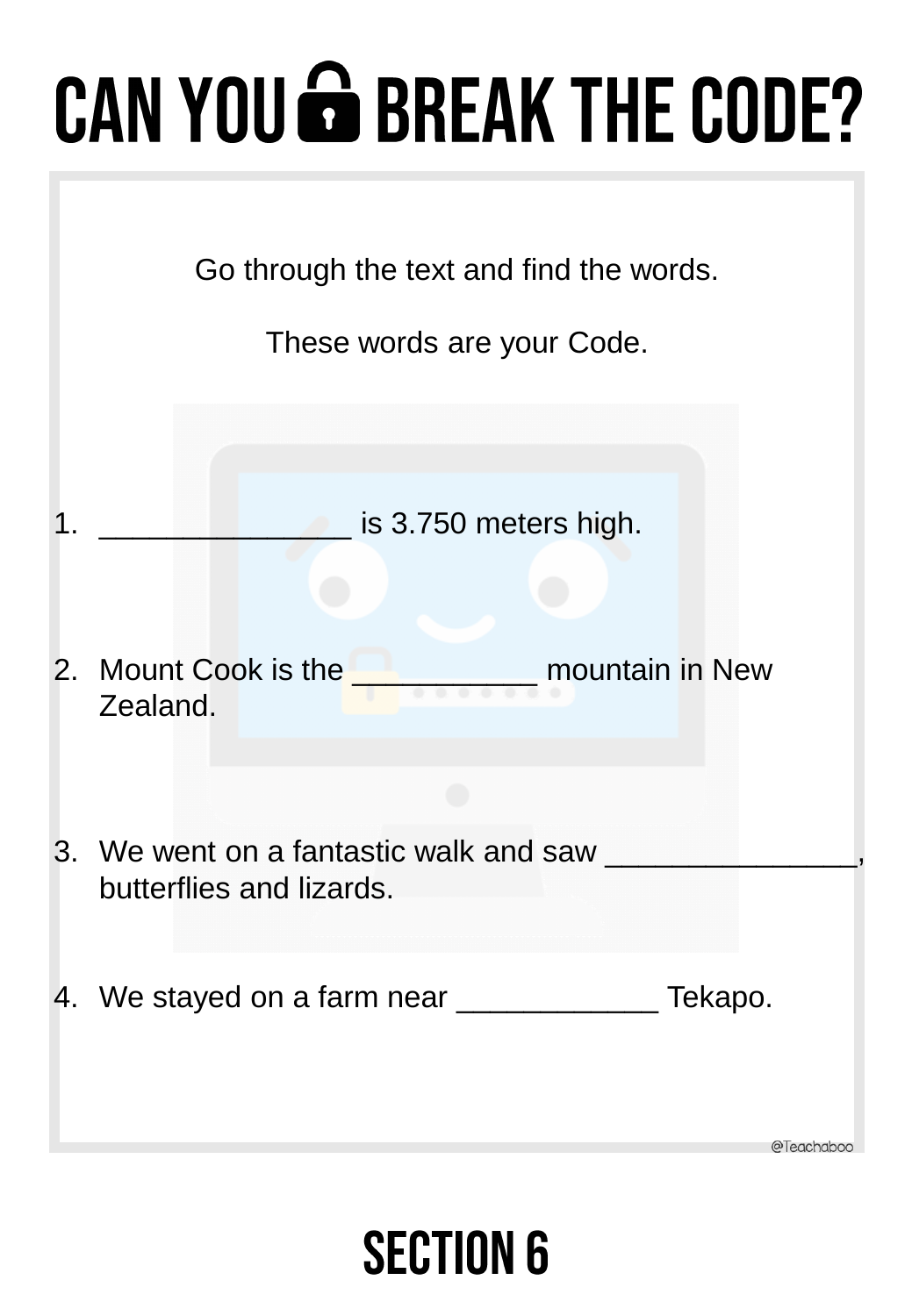Go through the text and find these words.

The letters in the circles make your 4 Digit Code..

\_ \_ \_ \_(\_)\_ \_ \_ \_ <u>\_</u>

**\_ \_(\_)\_ \_** 

1. The capital city of New Zealand:

2. The nickname for people from New Zealand:

3. The nickname of the first people in New Zealand:

4. There are 4 stars on New Zealand flag and they represent:



**\_(\_)\_ \_ \_ \_**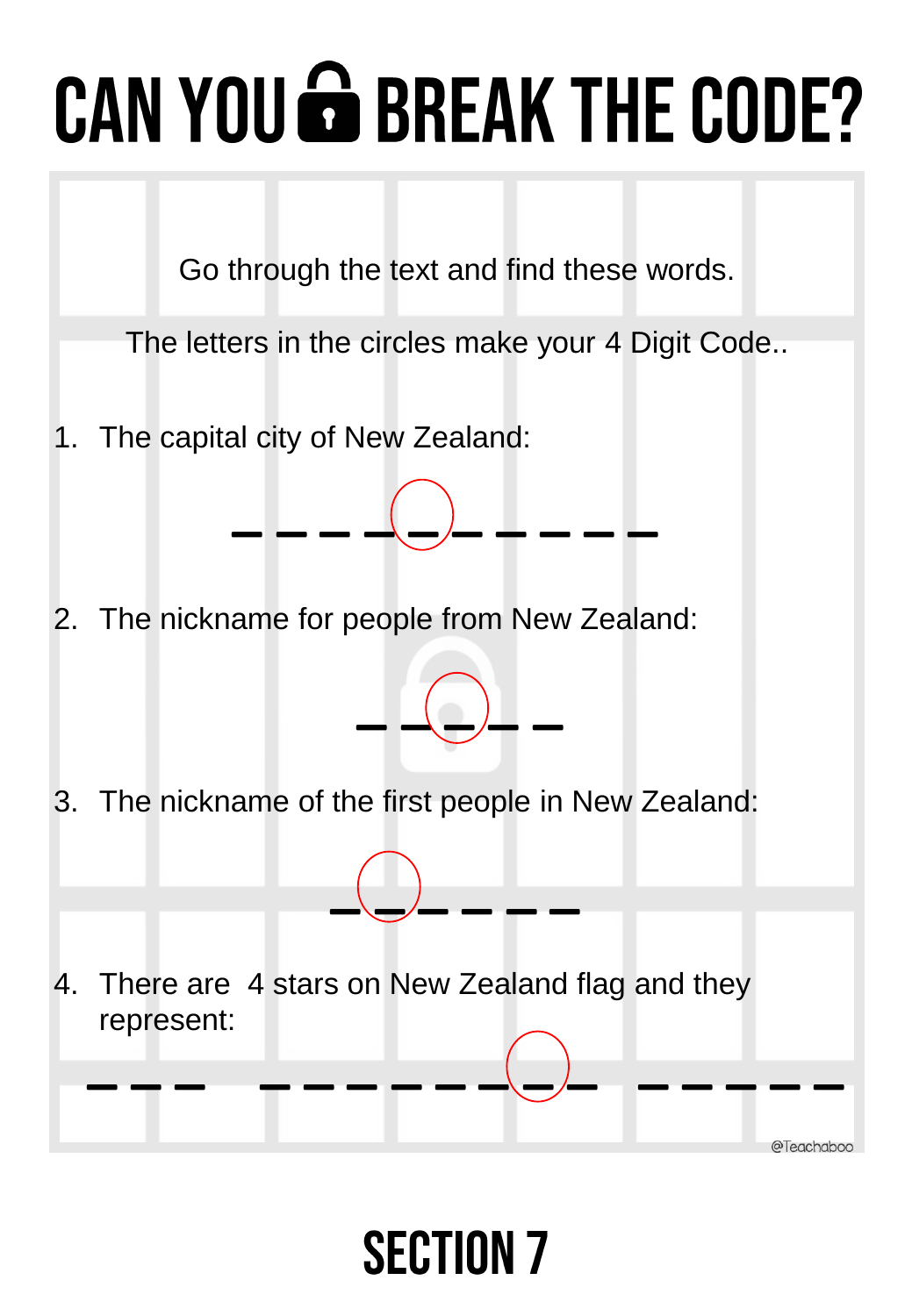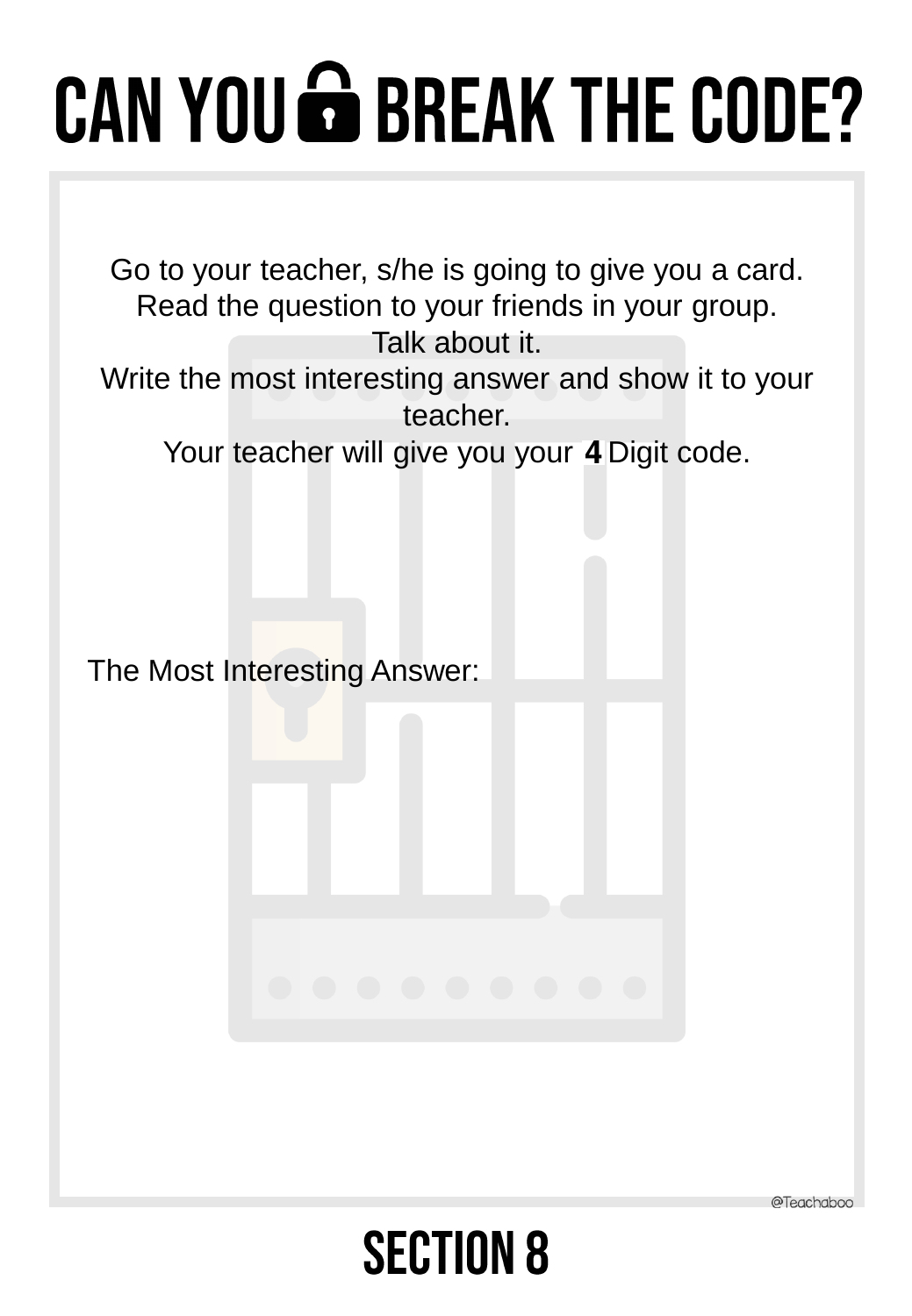